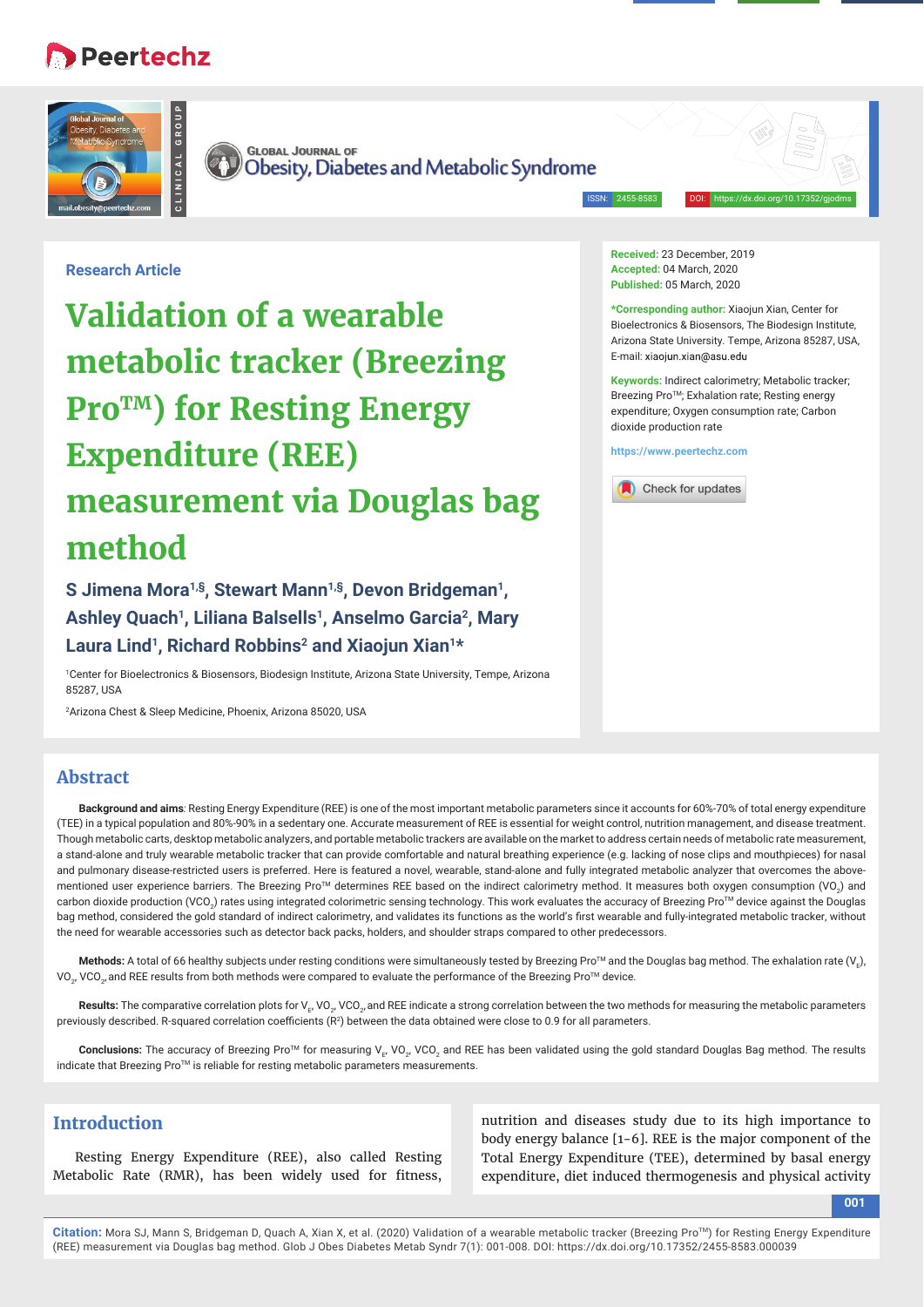്

[7]. REE is defined as the energy expenditure under resting conditions for the human body which allows the determination of the energy necessary for accurate nutrition assessment [8]. REE accounts for 60%-70% of Total Energy Expenditure (TEE) [1] and for 80%-90% in sedentary population  $[2,3]$ , and it can be very different from person to person [7,9]. A recent study systematically compared calculated REE (using predictive equations) to measured REE (using an indirect calorimeter) and the difference shown to be as high as 900kcal/day [10]. Further, the study showed that overweight/obese populations had higher deviations from the predicted values in comparison with normal weight population which resulted from both the magnitude and the percentage of individuals with low measured REE values [8]. If an accurate REE is not known, a calorie intake and physical activity plan cannot be correctly made and can cause undesirable weight change. In fact, another study showed a weight gain of 40% of the participants whose caloric intake was determined with a predicative equation and demonstrated high adherence to caloric intake for ~50% of the study intervention days (6 months) [11]. Therefore, knowing REE value is important for effective weight control, nutrition management, and disease treatment. Additionally, a person's REE may vary over time due to different reasons [12-14].

Indirect calorimetry is a technique to determine energy expenditure by measuring the subject's oxygen consumption and carbon dioxide production rates and is a well-established approach for accurate assessment of REE [7]. A metabolic cart is the most widely used equipment for REE measurement, but it must be calibrated and manipulated by a professional. They are bulky equipment with specific maintenance and calibration protocols, including, but not limited to, flowmeter calibrations, replacement of internally embedded sensors and gas cylinder-based calibrations, culminating in a cumbersome and expensive procedure.

In order to facilitate a personalized REE measurement and provide a solution overcoming an unpleasant user experience, a truly integrated and comfortable metabolic tracker, with no external measuring units, has been developed. The truly wearable device, named Breezing Pro<sup>TM</sup> measures oxygen consumption (VO<sub>2</sub>) and carbon dioxide production (VCO<sub>2</sub>) rates in a duration of ten minutes via differential pressure-based flow sensor and integrated colorimetric chemical sensors, from which REE is determined using the well-known Weir equation [15].

In order to evaluate the accuracy and performance of this mobile indirect calorimeter, a comparative study was carried out using the Douglas bag method. A total of 66 both healthy subjects and subjects with pulmonary diseases, under resting conditions, were simultaneously tested with the Breezing  $Pro^{TM}$ and the Douglas bag method. The  $V_{F}$ , VO<sub>2</sub>, VCO<sub>2</sub>, and REE results from both methods were compared to evaluate the performance of the Breezing Pro<sup>TM</sup> device. Statistical correlation analysis, such as linear regression, was used to establish a quantitative correlation between the data collected from the wearable indirect calorimeter and the Douglas bag method.

## **Materials and methods**

#### **Subjects**

Two runs of studies were performed for the device validation. In the first run, 39 adults were tested, including 20 females and 19 males. 12 of the subjects were experiencing pulmonary diseases involving asthma or chronic obstructive pulmonary disease, among other related diagnoses. They were included with the aim of evaluating whether any discomfort resulting from the medical condition would impede the tests. In the second, 27 subjects were tested, comprising of 9 females and 18 males. Physical parameters of height, weight, ages and body mass indices (Body Mass Index, BMI,  $\text{kg/m}^2$ ) for the patients are summarized in Tables 1,2, for the first run study and second run study, respectively.

All the subjects involved in the validation study participated voluntarily and signed informed consents.

The tests were carried out by Arizona State University (ASU) researchers at the Biodesign Institute or at a mobile setting located in a pulmonary associates' practice from December 2018 to May 2019. The study was approved by the Institutional Review Board of Arizona State University (IRB reference protocols # STUDY00006562).

## The mobile indirect calorimeter Breezing Pro<sup>™</sup> device

The wearable Breezing  $Pro^{TM}$  device (Figure 1) is based on the same colorimetric sensing technology that portable Breezing® tracker device as was previously reported [16]. However, significant advantages improvements were introduced. The new Breezing Pro™ performs:

- A longer measurement (10 min) instead of 2 min, making the assessment more accurate.

Table 1: Summary of participating subjects (first run study).\* Gender | Subject # | Height (cm) | Weight (kg) | Age | BMI (Kg/m<sup>2</sup>) Women 20 163.2±6.7 68.7±17.8 31.9±14.1 25.6±5.3 (152-174) (44.5-105.3) (26-74) (18.2-34.9) **Men** 19 174.0±9.7 82.7±24.7 45.7±20.5 27.2±6.9 (155-198) (48.8-120.7) (22-92) (15.1-41.8) **Total** 39 168.3±9.8 75.6±22.6 43.4±17.6 26.4±6.2  $(152-198)$   $(44.5-120.7)$   $(22-74)$   $(15.1-41.8)$ 

\*Parameters including: mean ± standard deviation, and minimum and maximum values.

| Table 2: Summary of participating subjects (second run study).* |           |                 |                    |                 |                 |  |  |
|-----------------------------------------------------------------|-----------|-----------------|--------------------|-----------------|-----------------|--|--|
| Gender                                                          | Subject # | Height (cm)     | Weight (kg)<br>Age |                 | BMI $(Kq/m^2)$  |  |  |
| Women                                                           | 9         | $158.6 \pm 5.4$ | $59.2 \pm 10.0$    | $36.2 \pm 10.4$ | $23.7 + 4.8$    |  |  |
|                                                                 |           | $(152-172)$     | $(46.5 - 81.1)$    | $(21-53)$       | $(18.2 - 34.9)$ |  |  |
| Men                                                             | 18        | $176.0 \pm 8.8$ | $75.1 \pm 12.8$    | $31.7 \pm 12.4$ | $24.3 \pm 3.9$  |  |  |
|                                                                 |           | $(155-188)$     | $(48.8 - 100.5)$   | $(20-67)$       | $(20.3 - 34.1)$ |  |  |
| Total                                                           | 27        | 170.0±11.2      | 69.8±14.1          | $33.2 \pm 11.9$ | $24.1 + 4.2$    |  |  |
|                                                                 |           | $(152-188)$     | $(46.5 - 100.5)$   | $(20-67)$       | $(18.2 - 34.9)$ |  |  |

**\***Parameters including: mean ± standard deviation and minimum and maximum values.

**002**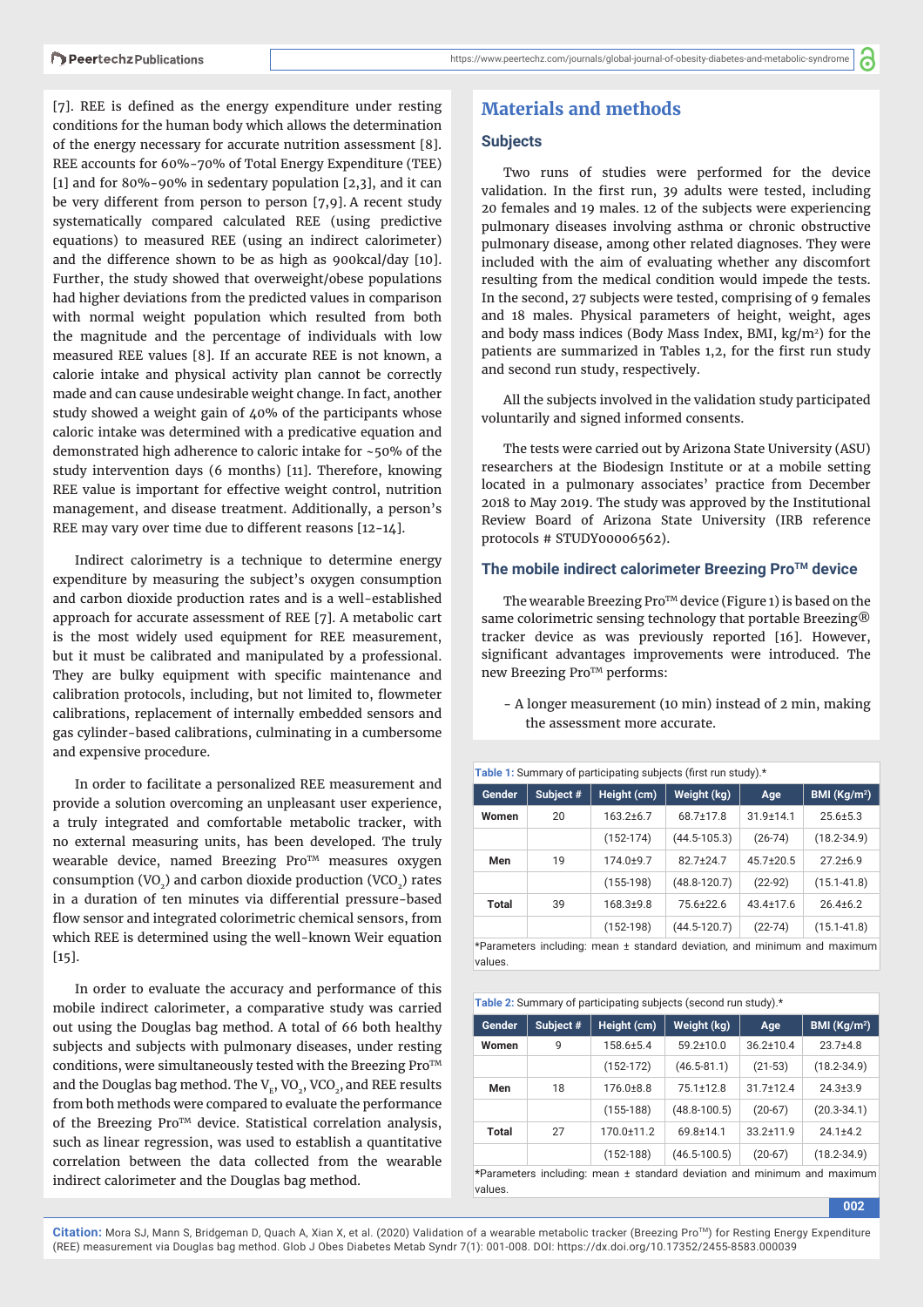- A more comfortable measurement with a silicone mask instead of a nose clip and a mouthpiece; people that breath through their nose feel more comfortable with the new configuration. In fact, healthy and pulmonary disease patients could comfortably perform the test with positive feedback on the experience.
- A lower resistance to breathing, which is optimal for users with higher lung capacity.
- An app with cloud-based data management (see more detail below).

Similar to the previous Breezing® Tracker, the subjects inhale air from ambient and exhale into the device. The oneway valve systems (check-valve) on the mask separate the inhalation and exhalation processes. The data from the wearable device is also wirelessly transmitted to the customized app on the mobile device via Bluetooth. Headgear is provided to attach the indirect calorimeter device to the user making it a selfcontained, easy to use, wearable metabolic analyzer.

The flow module of the Breezing Pro $TM$  consists of a custom-made miniaturized Venturi tube and a differential pressure sensor. This design improves the accuracy of flowrate measurement and minimizes backpressure to maintain a natural breathing condition for the subject.

The colorimetric sensor uses a one-time-use sensor chip for O<sub>2</sub> and CO<sub>2</sub> detection. Calibration factors for each individual sensor chip are encoded into a QR code, scanned by the app and transmitted to the Breezing Pro™ via Bluetooth.

The sensor cartridge is packed in sealed Mylar bags to prevent contact with moisture and ambient air thereby providing substantial shelf life. Immediately after opening a bag, the sensor cartridge is inserted into the Breezing  $Pro^{TM}$ device for the REE measurement. Once the measurement is completed, the sensing probes on the sensor cartridge change color, after which the used sensor cartridge is discarded.

The mobile device application includes an account module, allowing a user to create, manage and edit user profiles for multiple patients, as well as data processing and management. The app also includes self-guided, pictorial user instructions enabling the user to perform the measurement with minimal training. The outputs from the measurement include exhalation volumes  $(V<sub>r</sub>)$ , REE, VO<sub>2</sub>, VCO<sub>2</sub>, respiratory quotient (RQ), breath frequency (BF), and tidal volume (TV).

## **Douglas bag for oxygen and carbon dioxide measure**

The referenced Douglas bag method involved the measure of the O<sub>2</sub> and CO<sub>2</sub> concentrations in the subjects' breath. The O<sub>2</sub> and CO<sub>2</sub> concentrations were measured by a commercial electrochemical sensor (VTI Oxygen Analyzer, Vascular Technology, Nashua, NH 03062) and a commercial infrared sensor (Telaire 7001, GE, Goleta, CA) respectively, and both commercial sensor were modified with a Nafion drying tube and a pump (Parker) to bring the collected breath samples to the sensors.

The Breezing Pro<sup>TM</sup> was adapted in order to be connected in series with the Douglas bag. For this purpose, the front plastic grid in the front exterior portion of the device was removed, and the outlet of the flow channel was connected to a Douglas bag via a custom-made 3D printed adapter (Ultimaker). The 49 L bag was connected to the device during the second half portion of the 10-minute test period. Once the 10 min test was finished, the bag was disconnected from the Breezing  $Pro^{TM}$ and a micro-pump was connected to deliver the sample to the  $O<sub>2</sub>$  and CO<sub>2</sub> sensors. After ~10 seconds of stabilization, the readings of the commercial  $O<sub>2</sub>$  and  $CO<sub>2</sub>$  sensors was recorded.

The metabolic parameters measured by Breezing  $Pro<sup>TM</sup>$  and Douglas bag method were analyzed, and the correlation was evaluated.

## **Douglas bag validation method for exhalation rate, V<sub>F</sub>**

In addition to validation for oxygen and carbon dioxide, the  $V<sub>F</sub>$  parameter was also validated using a subset of the previously described subjects (N=13) and an independent set of tests. In this case, the  $V<sub>F</sub>$  values were measured as the time to complete 49 L (maximum capacity of Douglas bag) exhaled breath at ambient conditions. Ambient conditions were measured and applied in the correction of breath volumes for reporting final  $V<sub>F</sub>$  values under standard temperature, and pressure dry conditions (STPD). Data collected was analyzed and compared with  $V_F$  obtained from Breezing Pro<sup>TM</sup> device tests.

#### The calculations of VO<sub>2</sub> and VCO<sub>2</sub>

The  $O<sub>2</sub>$  and CO<sub>2</sub> concentrations, together with  $V<sub>v</sub>$ , were used to calculate the VO<sub>2</sub> and VCO<sub>2</sub> according to:

 $VO_2 = V_R \times (0.2093 - FO_{2.8})$  (1)  $VCO_2 = V_{E} \times (FCO_{2,e} - FCO_{2,i})$  (2)

where 0.2093 is the fraction of inspired  $O_{2}$ , FO<sub>2,e</sub> is the fraction of  $O_2$  in the exhaled gas,  $FCO_{2,e}$  is the fraction of  $CO_2$ in the exhaled gas; and  $FCO<sub>21</sub>$  is the fraction of inspired CO<sub>2</sub> (0.0003-0.0004) respectively.

From VO<sub>2</sub> and VCO<sub>2</sub>, REE was determined by the Weir equation [15],

REE (kcal/day) =  $1.44 \times$  [3.9 VO<sub>2</sub>+1.1×VCO<sub>2</sub>] (3)

where REE represents the 24-hour energy expenditure under resting condition in kcal/day; the VO<sub>2</sub> and VCO<sub>2</sub> are in mL/min.

## **Resting Energy Expenditure Assessment Protocol**

REE measurements were taken at resting state under specific conditions described below:

- No food or caffeine intake in the past 4 hours.
- No strenuous exercise performed for the past 12 hours.
- No moderate exercise performed 4 hours before the test.

**003**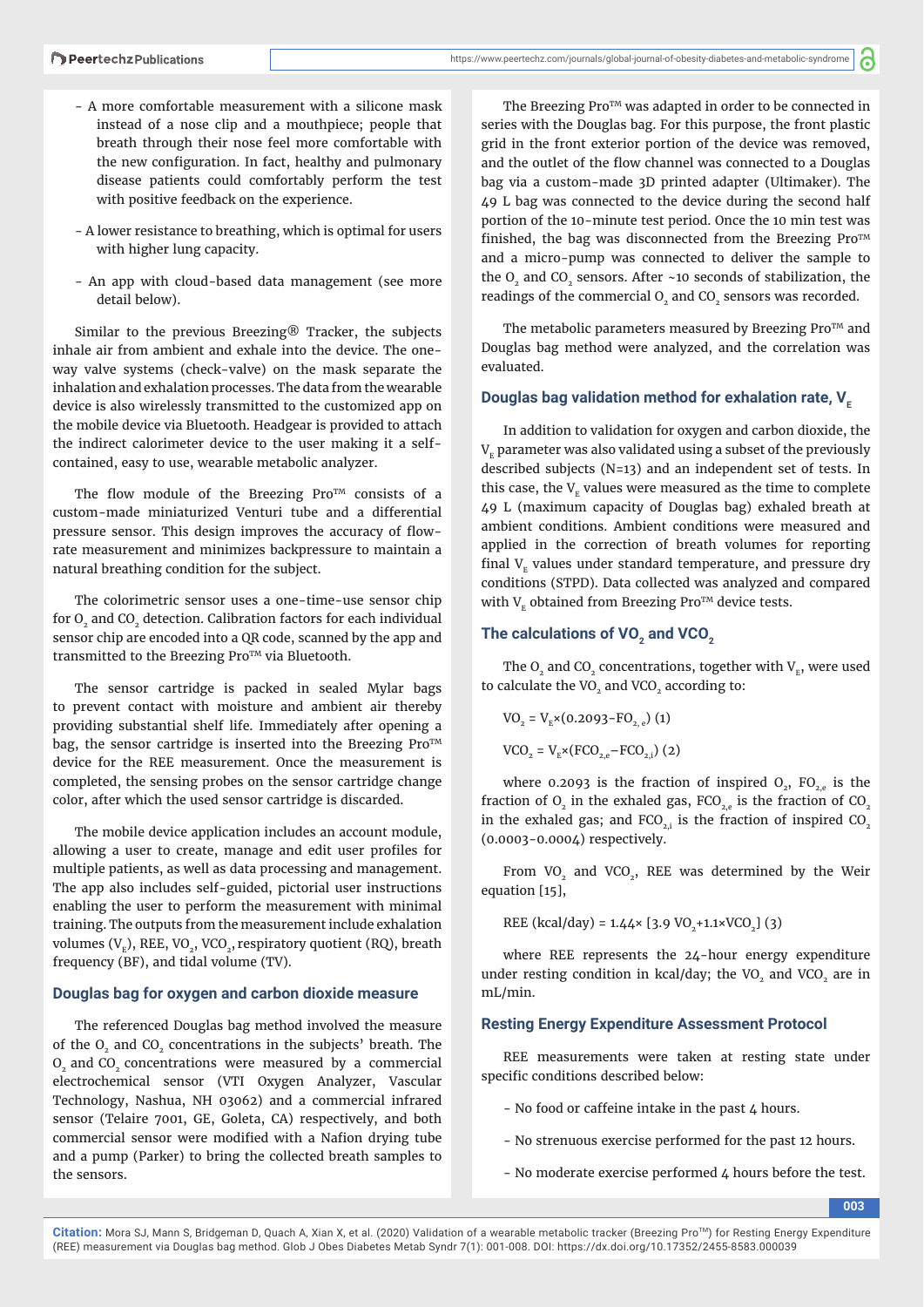All participants adhered to testing instructions and were rested for several minutes before the measurement. To assure resting conditions, heart rate was measured using a pulse oximeter.

#### **Data and Statistical analysis**

All data were reported as mean  $\pm$  SD, the parameters (V<sub>E</sub>, VO<sub>2</sub>, VCO<sub>2</sub> and REE) compared by linear regression, and statistical analysis of the data performed using Excel. Furthermore, all the parameters collected were analyzed from paired *t*-tests to determine the statistical difference of the reading's two methods using Graphpad and Bland-Altman plots were also evaluated for all the tests.

## **Results**

As seen from Figure 1, Breezing Pro™ offers a disposable mask attached to the metabolic analyzer (device body) and a headgear wrap to holds the entire self-contained wearable metabolic analyzer tight and stable to the user's head allowing breath collection.

## **Exhalation rate (V<sub>E</sub>) validation**

Before the clinical validation of  $VO<sub>2</sub>$ , VCO<sub>2</sub> and REE, the accuracy of the flow module of the Breezing Pro<sup>TM</sup> was evaluated to ensure the built-in flow calibration factors in the device remain accurate when measuring dynamic, real-time breath flow. As shown in Figure 2, the flow validation was studied for 13 subjects. The correlation slope obtained from the graph of Breezing Pro<sup>TM</sup> V<sub>E</sub> vs Douglas bag method V<sub>E</sub>, was 1.015 and the R-squared correlation coefficients  $(R^2)$  was 0.8456 and a  $p$ value from the paired *t*-test was 0.4514. This result shows that the flow module of the Breezing  $Pro^{TM}$  is accurate for real-time breath flow measurements.

## VO<sub>2</sub>, VCO<sub>2</sub> and REE validation

Two different analyses were performed: First run study with 39 healthy subjects (Table 1); and a second run study with 27 subjects (Table 2).

#### **First run study**

The validation was conducted directly comparing the  $VO<sub>2</sub>$ and VCO<sub>2</sub> measures resulting from both oxygen and carbon dioxide concentrations measured by the Breezing Pro $TM$  and Douglas bag methods.



**Figure 1:** Wearable Breezing Pro™ metabolic tracker.

്



The first run study was performed on both healthy subjects and subjects with pulmonary diseases with the comparison for VO<sub>2</sub>, VCO<sub>2</sub> and REE measures shown in Figure 3. The sensor chips from the same production batch were used. These sensor chips share the same QR code and calibration factors. The graph represents the comparative correlations for both measurements carried out for a total of 44 tests (5 tests coming from multiple measurements of some of the 39 subjects). There is a strong correlation between the two methods, with correlation slopes close to 1.00 and  $R<sup>2</sup>$  to 0.9. See Table 3 for summarized parameters.

#### VO<sub>2</sub> measurements

Measured VO<sub>2</sub> were in the range of  $174-382$  mL/min. The linear fit comparison for the Breezing Pro<sup>TM</sup> oxygen consumption rates and the Douglas bag method values is shown in Figure 3A with values of 0.9779 and 0.8419 for the correlation slope and  $\mathbb{R}^2$ , respectively and a  $p_{\text{paired } t\text{-test}}$  of 0.5764. The mean difference of  $-2.6$  mL/min for VO<sub>2</sub> was calculated for both methods and indicates there is no significant difference. The individual VO<sub>2</sub> tests showed the difference is within  $\pm$  26 mL/min.

#### **VCO2 measurements**

In the case of measured VCO<sub>2</sub>, the range were between  $141-$ 380 mL/min. In Figure 3B. is shown the linear fit comparing the VCO<sub>2</sub> of the Breezing Pro<sup>TM</sup> and the Douglas bag method, with a slope of 1.0103, and a  $R^2$  of 0.9107, and a  $p_{\text{paired } t\text{-test }}$  of 0.3719. The mean difference of the measured VCO<sub>2</sub> between the two methods is +4 mL/min, indicating good agreement. The individual VCO<sub>2</sub> tests showed the difference is within  $\pm$ 19 mL/ min.

## **REE measurements**

The values for resting energy expenditure ranged from  $1261$  to  $2846$  kcal/day. In Figure 3C. is shown the linear fit comparing Breezing Pro™ REE values and the Douglas bag method with a slope of 0.9849 and  $R^2$  of 0.874, and a  $p_{\text{paired } t\text{-test}}$ of 0.7304. The mean difference of the measured REE between the two methods was  $-8.3$  kcal/day, indicating no significant difference between them. The individual REE tests showed the difference is within ±165 kcal/day.

**004**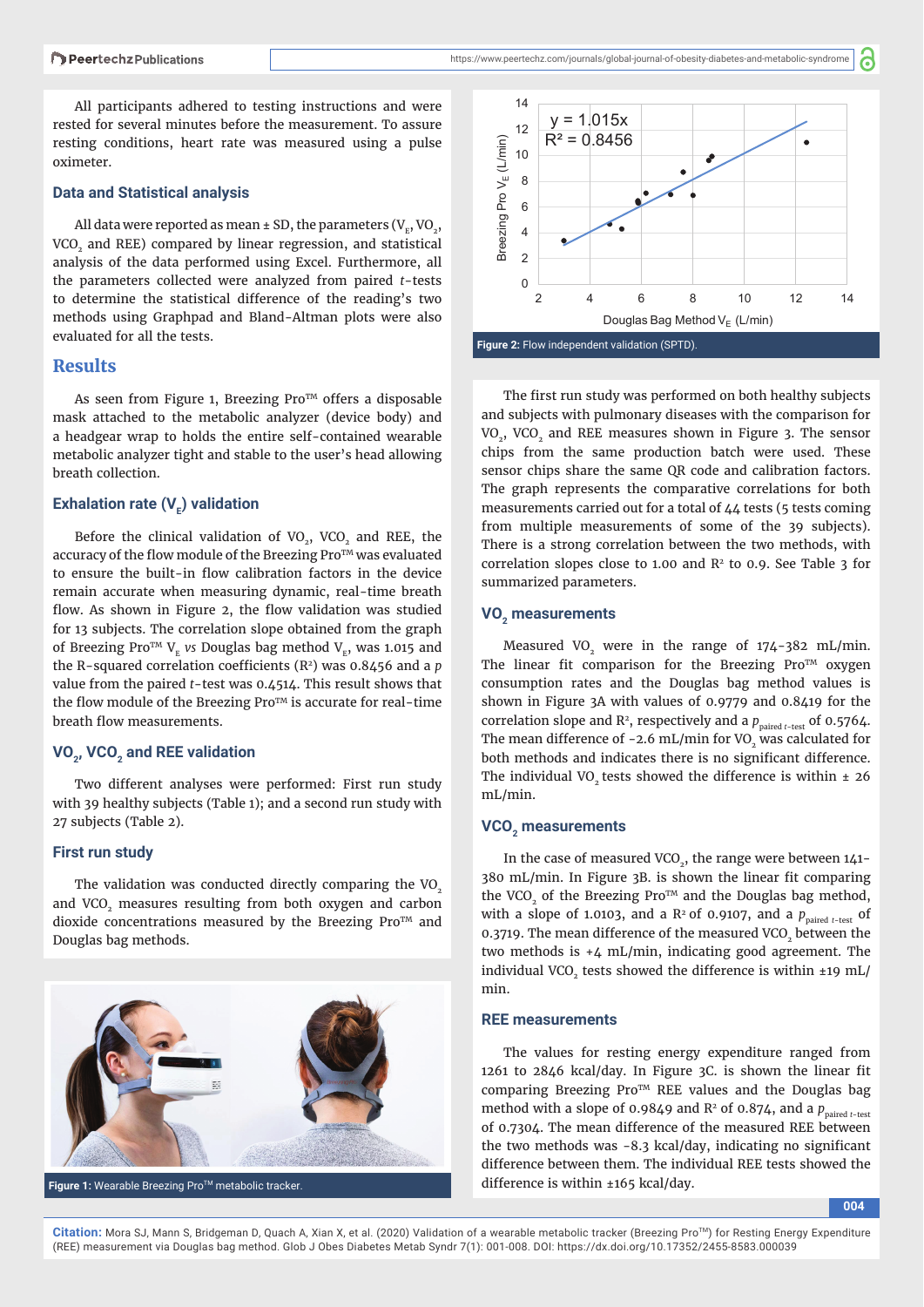a



**Figure 3:** Validation Study: Breezing ProTM *vs.* Douglas bag method (single sensor batch). N=39 subjects, 44 tests.

## **Second run study**

The second study used four different batches of sensors and was performed in order to evidence the quality, reliability and repeatability of the data independently of the sensors batch. These sensor chips are from different production batches and have different QR codes and calibration factors. In this case, the study was performed on healthy subjects with the results shown in Figure 4. The graph represents the comparative correlations for both methods. As previously described, this study showed good correlation between them with a slope and R<sup>2</sup> close to 1.00 and 0.9, respectively. Parameter are summarized in Table 3.

#### VO<sub>2</sub> measurements

Measured VO<sub>2</sub> were in the range of  $164-434$  mL/min. The linear fit comparing the two methods had a slope of 1.0348 and a  $R^2$  of 0.8989 (Figure 4A.) with a  $p_{\text{naired t-test}}$  of 0.1017. The mean difference of the measured VO<sub>2</sub> between the Breezing Pro<sup>TM</sup> and Douglas bag method is  $-10$  mL/min, indicating no significant difference. For each individual VO<sub>2</sub> test, the difference between two methods was within  $\pm$  31 mL/min.

#### **VCO<sub>2</sub>** measurements

The results for measured VCO<sub>2</sub> rates were in the range of  $137-439$  mL/min. Figure  $4B$ . shows the linear fit comparing the two methods with a value of 0.9983 and 0.9252 for the slope and **Table 3:** Summary and comparison between metabolic parameters determinate from Breezing Pro™ and Douglas Bag method.

|                         | Single batch |                |               |      | <b>Multiple batch</b> |                |               |      |
|-------------------------|--------------|----------------|---------------|------|-----------------------|----------------|---------------|------|
|                         | y            | R <sup>2</sup> | Mean $\Delta$ | SD   | v                     | R <sup>2</sup> | Mean $\Delta$ | SD   |
| VO.                     | 0.9779       | 0.8419         | $-2.6$        | ±26  | 1.0348                | 0.8989         | $-10$         | ±31  |
| VCO.                    | 1.0103       | 0.9107         | 4             | ±19  | 0.9983                | 0.9252         | $-0.2$        | ±27  |
| <b>REE</b>              | 0.9849       | 0.874          | $-8.3$        | ±165 | 1.0282                | 0.9158         | 58            | ±205 |
| - y = Correlation slope |              |                |               |      |                       |                |               |      |

- R<sup>2</sup> = Squared correlation coefficient

- Mean ∆±SD, mean difference of the measured between the two methods and standard deviation expressed for VO<sub>2</sub> or VCO<sub>2</sub> in mL/min, and kcal/day for REE.

 $R^2$ , respectively and a  $p_{\text{paired } t-test}$  of 0.9695. The mean difference of the measured VCO<sub>2</sub> between the Breezing Pro<sup>TM</sup> and Douglas bag method is -0.2 mL/min, indicating agreement between the two methods. For individual VCO<sub>2</sub> test, the difference between two methods is within ±27 mL/min.

#### **REE measurements**

The values for measured REE ranged from 1143 to 3101 kcal/ day. The linear fit comparing Breezing  $Pro<sup>TM</sup> REE$  values and the corresponding Douglas bag values had a slope of 1.0282 and an  $\mathbb{R}^2$  of 0.9158 (Figure 4C) and a  $p_{\text{paired } t\text{-test}}$  of 0.1615. The mean difference of the measured REE between the Breezing Pro™ and Douglas bag method is 58 kcal/day, indicating no significant difference between the two methods.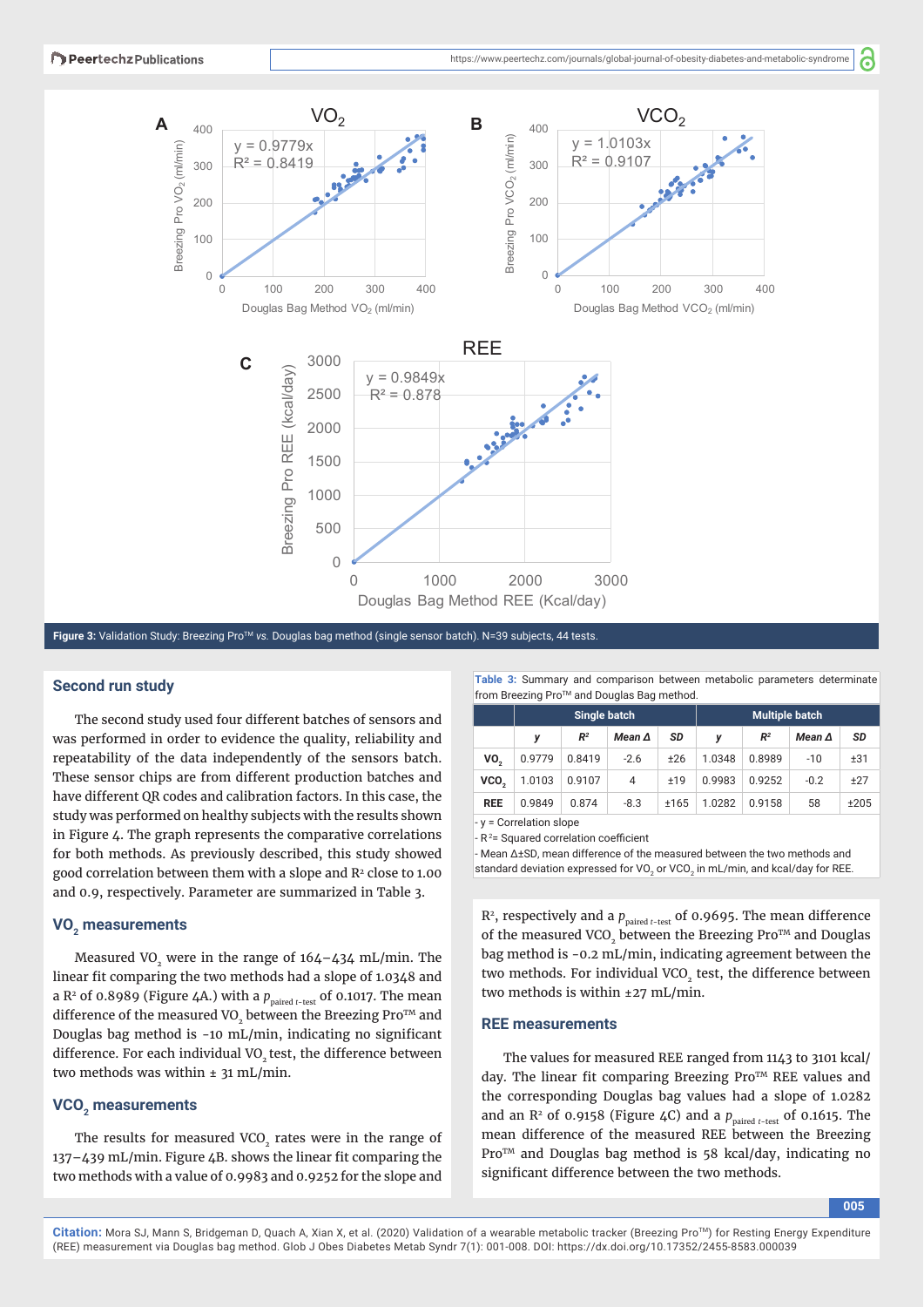്



**Figure 4:** Validation Study: Breezing Pro™ vs. Douglas bag method (multiple sensor batch). N=27 subjects, 27 tests.

## **Bland-altman plots**

As can be seen in Figure 5, the Bland-Altman plots were analyzed for diagnosis of  $VO<sub>2</sub>$ , VCO<sub>2</sub> and REE for all the tests including single and multiple batches. These graphs show agreement between Breezing Pro<sup>TM</sup> and the Douglas Bag Method, with relative errors within ±15% for the metabolic parameters for 95% of all the values.

In addition, over the range of 160-440 mL/min, the mean difference of VO<sub>2</sub> is 2.1 mL/min. For each individual test, the difference of the VO<sub>2</sub> between the two methods is within  $v±9$ %. Measured VCO<sub>2</sub> presents a mean difference of 2.9 mL/min in the range of 140-440 mL/min, and each individual test gives a VCO<sub>2</sub> difference within  $\pm 8$ %. Finally, the mean difference for REE is 16.1kcal/day in the range of 1100-3500 kcal/day. For individual REE test, the difference between two methods is within ±8.3%. All these data were calculated over a total of 71 tests.

As for the entire 71 tests from 66 subjects, the overall means and standard deviations of REE are 2014±466 Kcal/day for Breezing Pro™ and 1998±493 Kcal/day for Douglas Bag Method. The difference of the mean REE between these two methods is only 16Kcal/day.

#### **Pulmonary patients**

A separated analysis was made over a subgroup of 12 subjects with pulmonary diseases. The aggravated cases which means anormal breath frequency (BF), tidal volume (TV) and/or  $V<sub>F</sub>$  were selected and are shown in Table 4. A normal human's BF, also called respiratory rate, for an adult at resting conditions is 12 to 20 breaths per minute, and is considered anormal when the value is under 12 or over 25 cycles per minute [17]. The reason of that anormal BF is due to various diseases, injuries, or use of narcotics or drug. On the other side, the normal range of TV for a resting and afebrile adult can be calculated as 7 to 9ml/kg. Also, normal  $V<sub>r</sub>$  range are within 5 to 10L per min. Even considering these irregular values, the means and standard deviations of REE were 2248±377 and 2291±428 kcal/day for Breezing Pro<sup>TM</sup> and Douglas Bag, respectively. When comparing the two methods, the paired *t*-tests result was 0.7959 which means by conventional criteria, not to be

| Table 4: Aggravated cases of pulmonary patients list.           |                 |                 |                     |             |                       |                     |                                   |
|-----------------------------------------------------------------|-----------------|-----------------|---------------------|-------------|-----------------------|---------------------|-----------------------------------|
| <b>Subject</b>                                                  | BF <sup>a</sup> | TV <sup>b</sup> | $T$ Vn <sup>b</sup> | $V_{e}^{c}$ | $REE$ DB <sup>d</sup> | REE BP <sup>d</sup> | <b>Diagnosis</b>                  |
| 1                                                               | 16              | 726             | 520-670             | 11.6        | 2691                  | 2769                | CODP                              |
| 2                                                               | 10              | 498             | 677-871             | 4.7         | 1546                  | 1488                | Low oxygen saturation             |
| 3                                                               | 10              | 693             | 737-948             | 7.4         | 1849                  | 2067                | smoker                            |
| $\overline{4}$                                                  | 10              | 1130            | 631-812             | 11.3        | 2816                  | 2746                | Cocci nodule                      |
| 5                                                               | 11              | 898             | 952-1224            | 9.4         | 2748                  | 2534                | <b>Obstructive Sleep</b><br>apnea |
| <sup>a</sup> BF: Breath frequency expressed in breaths per min. |                 |                 |                     |             |                       |                     |                                   |

*b* TV and TVn: expressed in ml.

*d* REE expressed in Kcal/day.

 $\cdot$  V<sub>E</sub>: units in L/min.

**006**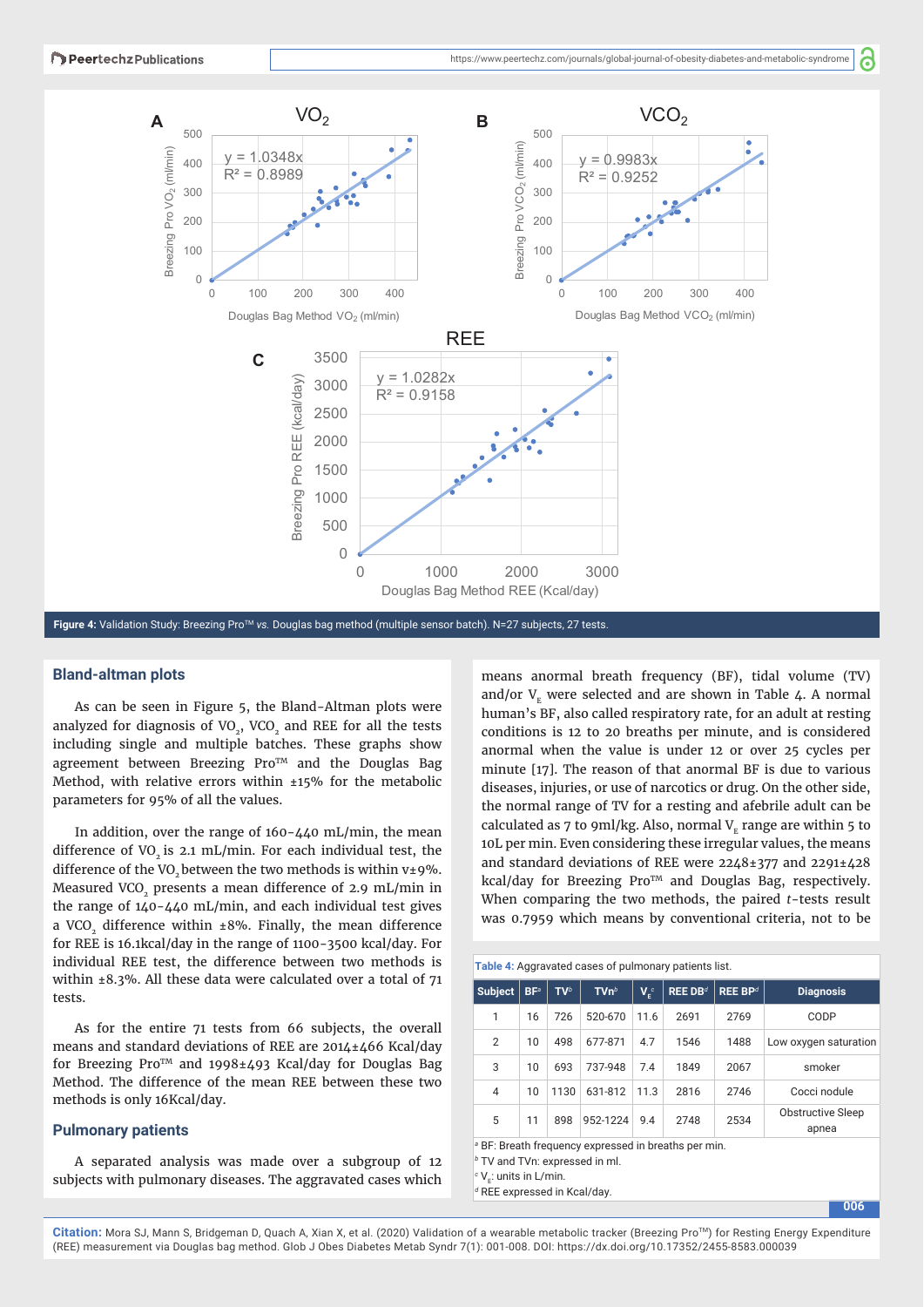

Mean REE DB and BP (Kcal/day)

**Figure 5:** Bland-Altman plots corresponding to (A) VO<sub>2</sub>, (B) VCO<sub>2</sub>, and (C) REE for Breezing Pro<sup>™</sup> (BP) and Douglas Bag (DB).

considered statistically significant.

#### **Discussion**

 $-40$ 

The wearable Breezing Pro<sup>TM</sup> metabolic tracker provides the user an easy way to conduct a breathing test where important parameters for weight management can be determined. The accuracy of those results is reflected in the measurements of VO<sub>2</sub> and VCO<sub>2</sub> and the validation using the gold standard method Douglas bag demonstrates the quality of the Breezing Pro<sup>TM</sup> measurements.

Breezing Pro<sup>TM</sup> metabolic tracker measures both the VO<sub>2</sub> and VCO<sub>2</sub> producing an actual RQ, instead of an assumed value of 0.85, to determine REE as do other metabolic devices on the market. This will improve the accuracy and help users to monitor their metabolism.

In addition, considering that typical practitioners use REE estimations, such as the Harris-Benedict equation, which potentially creates large errors  $[10,18]$ , the Breezing Pro<sup>TM</sup> is

a more economical, yet accurate, alternative for personal and professional REE assessment.

According to previous studies, REE and energy expenditure levels can vary from person to person under different physical activity and diet conditions [19]. The improvements found in the Breezing  $Pro^{TM}$  provides an accurate value for the final energy expenditure value for each individual study's participant in a user-friendly manner.

From the described results, it can be confirmed that  $V_{E}$ , VO<sub>2</sub>, VCO<sub>2</sub> and REE parameters measured by Breezing Pro<sup>TM</sup> were validated by Douglas bag method in a population of 66 subjects at resting conditions. All the comparative correlation plots for both studies indicated a strong correlation between the two methods, with correlation slopes close to 1.00 and R<sup>2</sup> to 0.9. In addition, paired *t*-tests performed results for both methods did not show any statistically significant difference (*p*>0.05). In addition, data from Breezing Pro™ does not present difference when different batches of sensors are used.

As for a total number of 71 tests, the mean differences for all metabolic parameters (VO<sub>2</sub>, VCO<sub>2</sub>, and REE) have indicated that there is no noticeable difference between these two methods. The results from the validation test suggests the REE values measured by Breezing Pro<sup>TM</sup> are in perfect agreement with the values from the Douglas Bag Method.

## **Conclusion**

This work demonstrates that a total of 66 subjects and 71 measurements were in excellent agreement with the gold standard method. The study validates the wearable Breezing Pro<sup>TM</sup> metabolic tracker as an accurate device for tracking metabolic parameters, which helps healthcare providers assess the metabolic health of their patients to develop personalized weight management programs with better clinical outcomes. In addition, since the Breezing Pro<sup>TM</sup> metabolic tracker is easy-to-use and calibration-free, it can eventually be used in home settings for personal fitness management. Finally, our systematic study has demonstrated that the Breezing Pro<sup>TM</sup> can be used for subjects with different personal profiles, such as different age, BMI, or health conditions.

## **Acknowledgments**

The authors acknowledge the study participants for compliance to protocols. This work is supported by NIH Grant R44HL123164 and NSF CAREER #CBET-1254215 INTERN Supplement.

### **Authors' contributions**

§ These authors contributed equally.

XX, SJM, DB, AQ, AG, and RR participated in the study design, data analysis, and manuscript preparation. SM, LB, and ML participated in the recruitment of subjects and collection of the data.

## **References**

**007**